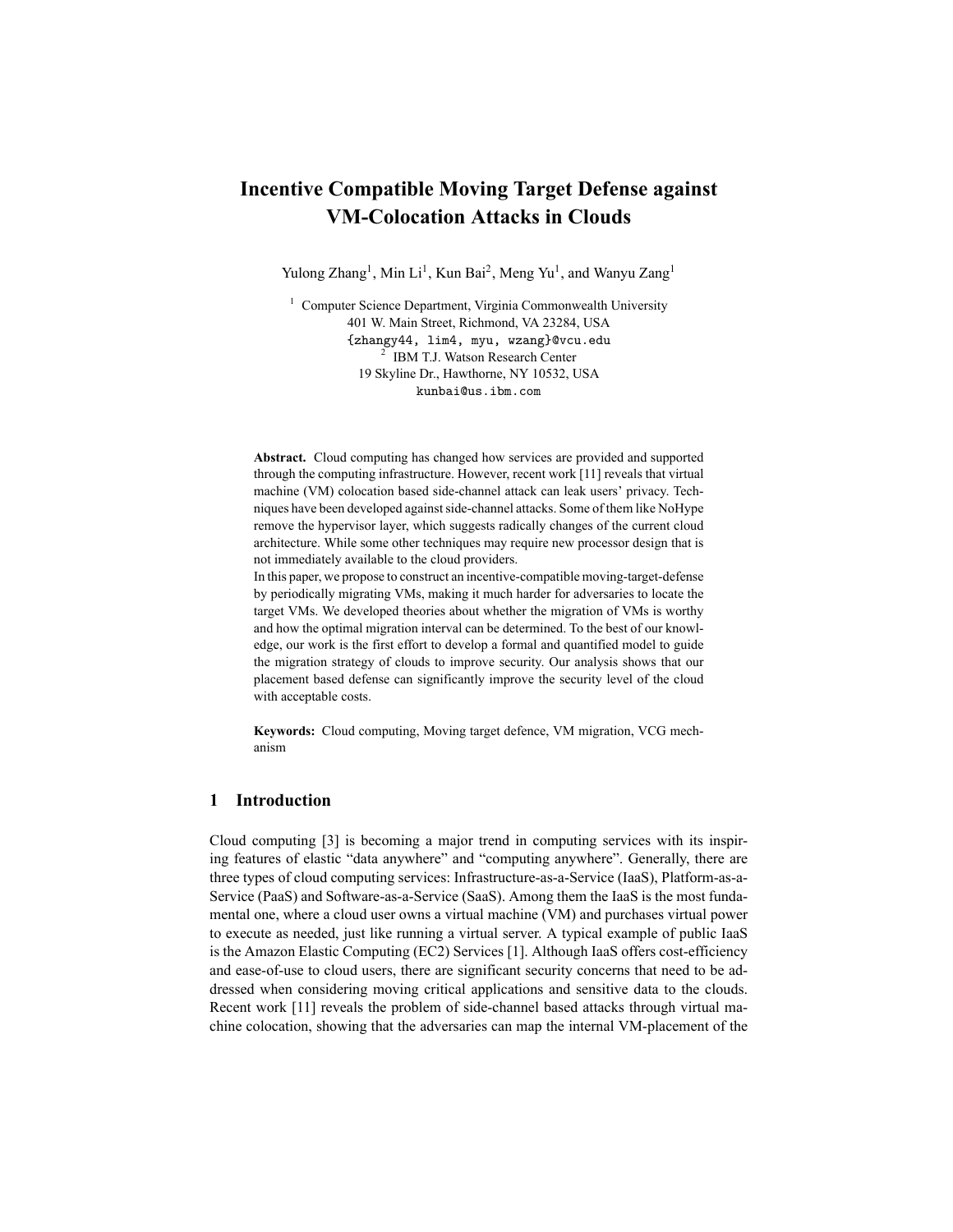cloud and mount cross-VM side-channel attacks by placing malicious VMs on the victim's physical server.

Many software level approaches [10] and hardware modification methods [13, 7] have been developed against the side-channel attacks. Unfortunately, the software approach cannot perfectly cover the new advances in attack models, and the hardware approach, modifying the cloud physical platform, is far from practical for commercial clouds. Using commercial off-the-shelf (COTS) components, the *Shamir's secret sharing* approach [12] can make the attack much harder. We can split our secret *D* into *k* pieces and store them into *k* VMs <sup>3</sup> . Using Shamir's secret sharing, *D* can be easily constructed from all *k* pieces but knowledge less than *k* pieces reveals no information about *D*. Note that the secret sharing might be controlled by either a single party or multiple parties [2]. Thus, the attacker will be forced to use *brute-force-attacks* to achieve colocation with multiple target VMs, according to [11]. Now, the defense problems becomes how to protect the *k* pieces from being all captured by the attacker.

The methods to securely live-migrate VMs [4, 8] can make it much harder for adversaries to locate the target VMs [6]. As shown in Figure 1, the secret, "helloworld", is divided into two pieces and held by two VMs, initially as  $VM_0$  and  $VM_2$ . An attacker can launch VMs colocated with the benign VMs with some probabilities. For example, if *VM*<sup>3</sup> is controlled by an attacker, the attacker will be able to extract partial secret, "hello", out of *VM*0. Although the splitting of "helloworld" into "hello" and "world" can prevent the attack from reconstructing the secret from *VM*3, we should at the same time guarantee that  $VM<sub>5</sub>$  can never be taken over by the same attacker. The fact that the attack would simultaneously attempt to launch lots of VMs to enumerate the colocations with both  $VM<sub>0</sub>$  and  $VM<sub>2</sub>$  motivates the migration of the VMs, e.g. moving  $VM<sub>0</sub>$  to  $VM<sub>1</sub>$ . Unfortunately, there is currently no formal model to guide the dynamic migration strategy for clouds. Similarly, quantifying the benefits of dynamism still remains an open problem.



Fig. 1: Shamir's secret sharing in cloud environment and the moving target defense through VM-migration.

Intuitively, the cloud provider can offload the choice to cloud users, letting them migrating at free will. Or the cloud provider can migrate VMs according to the security demand those VMs with higher security demand of dynamism have higher chances to be migrated.

<sup>3</sup> It is not necessary to have *k* identical VMs. We can have one service VM and *k −* 1 secret holding VMs that can be very small and cost little.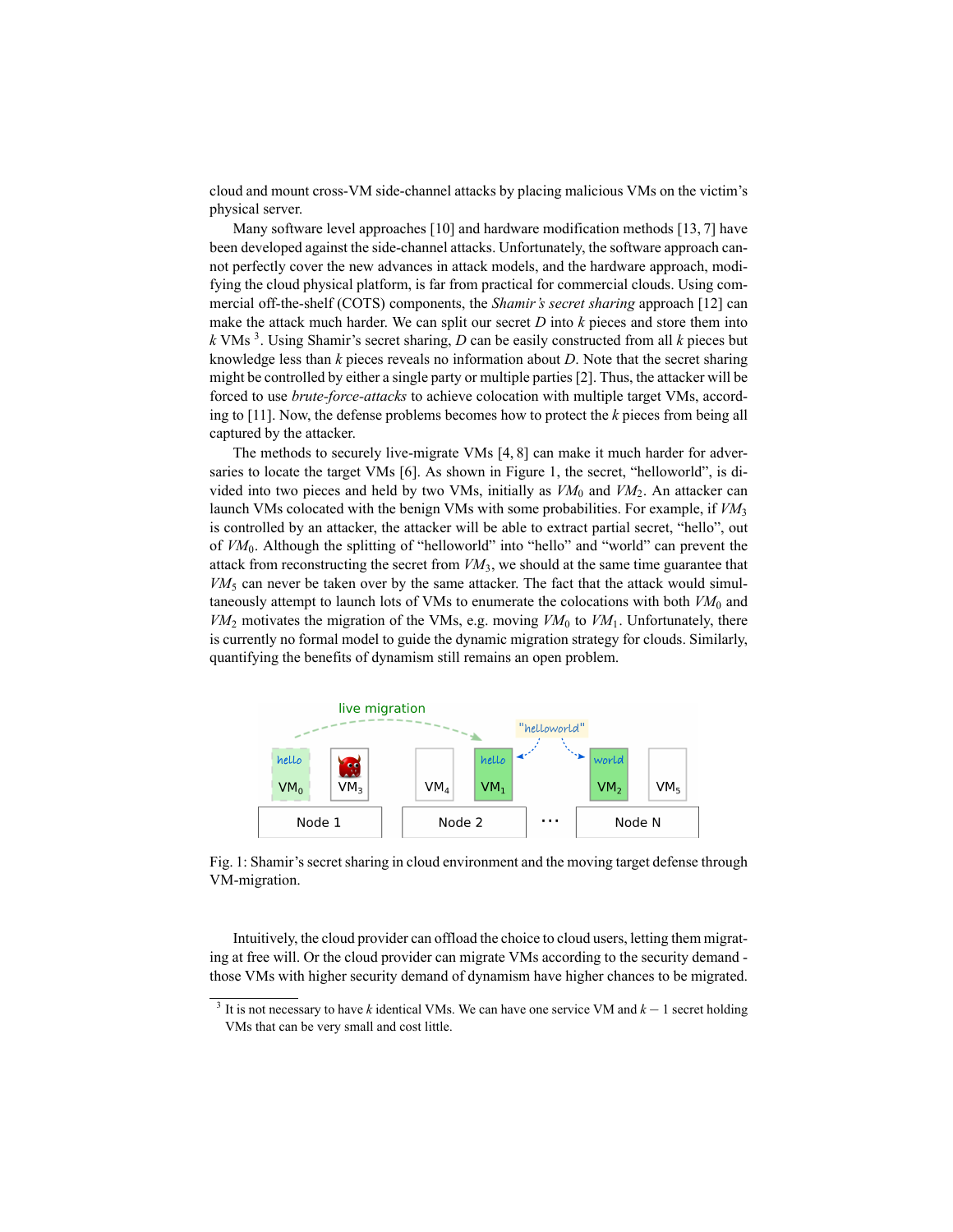At first glance, this is reasonable. However, as long as some of the VMs sharing the secret are migrated, other VMs can take the free ride of the achieved dynamism. Since any rational cloud user will try to maximize their benefit<sup>4</sup>, he/she could report a lower preference of dynamism than the actual one, pining its hope on other VMs honest movements to reach the security goal. So in this case, the game equilibrium is that no one would truthfully report the security valuation and migrate.

**Our goal and contributions:** To solve the aforementioned problems, the goals of this paper are (1) to model the migration benefit and cost, (2) to provide instructional criteria for the migration strategy of the cloud provider, and (3) to motivate the cloud users to migrate in a incentive-compatible way. In order to address these issues, we develop a migration strategy based on the Vickrey-Clarke-Groves(VCG) mechanism[9] in game theories, which can maximize the social welfare given the individuals are all "selfish".

The contributions of this paper are as follows. To the best of our knowledge, (1) this is the first work to address VM-colocation based attacks in clouds using moving target defense; (2) our work is the first effort to apply VCG game and realize incentive compatible migration in cloud; (3) we offer two criteria about how to make the strategy acceptable by rational cloud users, and how to determine the optimal time interval of migrations, (4) our analytical evaluation shows that our defense approach is practical for commercial clouds.

This paper is organized as follows. In Section 2, we review some of the fundamental concepts of game theory, especially the VCG mechanism. In Section 3, we present our proposed method. In Section 4, we evaluate the security and practicability of our scheme. We conclude the work in Section 5.

# **2 Preliminaries**

#### **2.1 Assumptions and Notations**

We have the following assumptions: (1) the cloud controller and the migration process are all secure; (2) for simplicity, each migration of a VM will result in a constant cost in terms of service interruption and consume the same amount of resources; (3) the cloud provider has enough CPU, network bandwidth, and other resources to perform arbitrary migration; (4) the cloud provider has sufficient resources as the reward, e.g., extra memory or CPUs, to motivate the players to migrate, which will be further discussed later; and (5) a node's destination of migration is randomly chosen, as long as the cloud has free space. In reality, cloud provider would take performance and efficacy into consideration during the migration. For example, VMs with frequent connections should be placed close to each other. In this paper, for simplicity, we only measure security in the goal function, but a commercial cloud can freely modify the goal function as needed, where our game model remains the same.

The incentive problem of cloud migration can be modelled as a game. The specific game discussed here is a finite player, single round, simultaneous action, incomplete information game, with payoffs depending on the final result of players' actions. In the cloud migration

<sup>4</sup> Note that even if all the VMs sharing the secret are controlled by one user, because different VMs may have different purposes, each VM should be treated as an independent party with individual interest.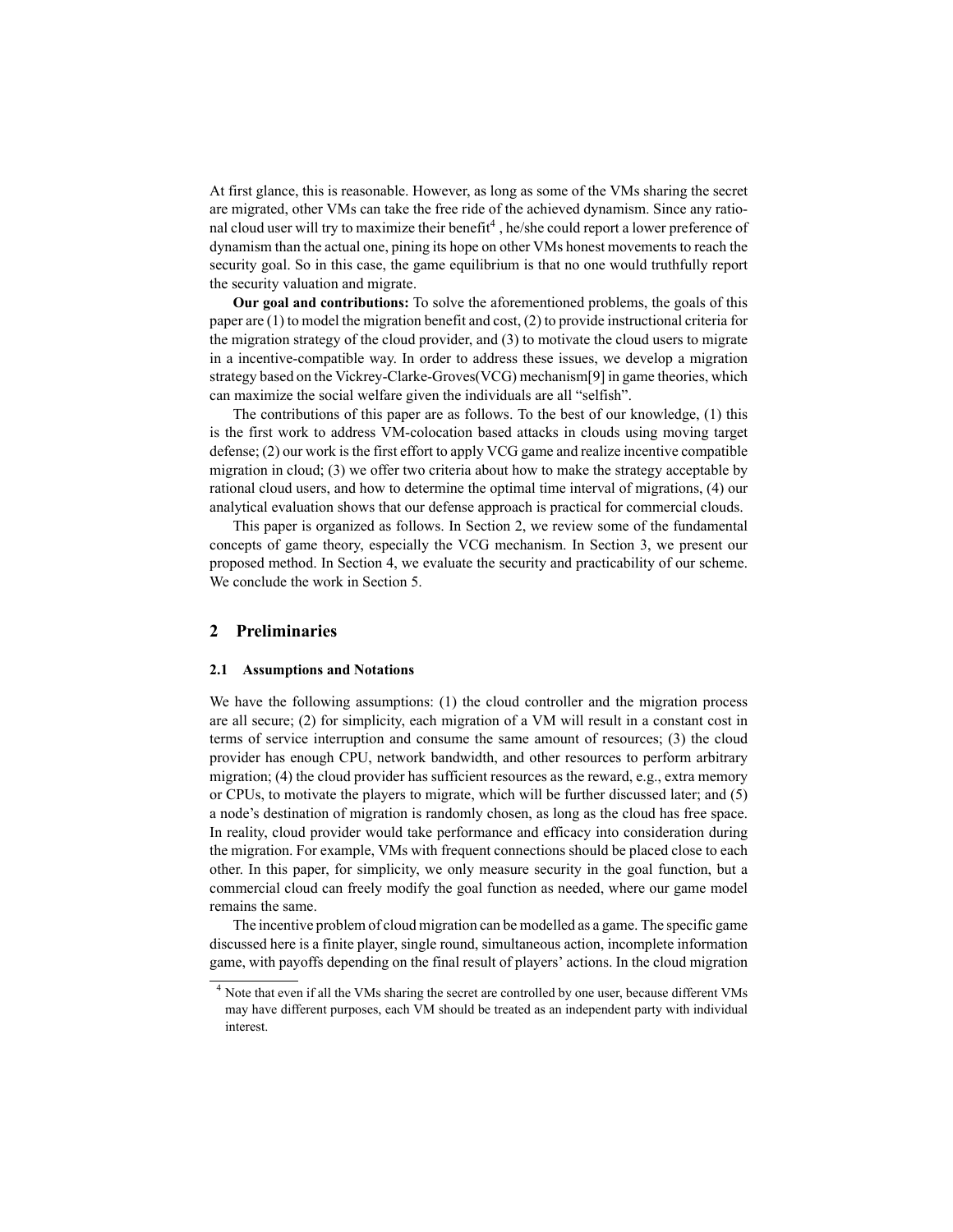problem, the game players, *P*1*, P*2*, ..., Pn*, are *n* VMs sharing a secret. The cloud provider (game mediator) is denoted as  $P_t$ , who doesn't participate in the game but operates the game. Players have actions which they can perform at designated times in the game, and as a result they receive payoffs. The actions of the players are denoted as  $X = (x_1, x_2, ..., x_n)$ , and specially  $X_{-i} = (x_1, x_2, \ldots, x_{i-1}, x_{i+1}, \ldots, x_n)$ . The players have different pieces of information, on which the payoffs may depend; each player has his/her individual strategy to maximize his or her payoff. Each player  $P_i \in \{P_1, P_2, ..., P_n\}$  can decide whether to accept the migration request from  $P_t$  or not, so  $x_i = \{accept, refuse\}$ . For those who agree to migrate, the direct payment is  $\bar{p}_i$ , which measures the cost of downtime due to live migration. Here we assume the cost of downtime is a constant value for each *P<sup>i</sup>* . As a result of migration, all the players get benefited. We measure the benefit as  $v_i(X)$ , where the valuation function  $v_i$  quantifies  $P_i$ 's real security demand of the overall dynamism. However, under the assumption of incomplete information,  $P_i$  can decide to report a fake valuation function  $v'_i$  at will. Finally, the utility function of each player is  $u_i = v_i - p_i$ .

#### **2.2 Incentive Compatible Game**

While our ultimate goal is to design a migration strategy to fulfil some security requirements, the problem is that in real-world cloud environment most of the cloud users are not willing to migrate their VMs unless it is necessary, because the migration will result in service interruption. So the main purpose of our work is to design an incentive compatible mechanism to mitigate this problem. Following Nisan's work [9], the terms "mechanism" and "incentive compatible" are defined as :

**Definition 1** *(Mechanism) [9] Given a set of n players, and a set of outcomes, A, let V<sup>i</sup> be the set of possible valuation functions of the form*  $v_i(a)$  *which player i could have for an outcome*  $a \in A$ *. A mechanism is a function*  $f: V_1 \times V_2 \times \ldots \times V_n \to A$ *. Given the valuations*  $\alpha$  *claimed by the players, f selects an outcome, and n payment functions,*  $p_1, p_2, ..., p_n$ *, where*  $p_i: V_1 \times V_2 \times \ldots \times V_n \to R$ .

**Definition 2** *(Incentive compatible)* [9] If, for every player *i*, every  $v_1 \in V_1, v_2 \in V_2, ..., v_n \in V_1$  $V_n$ , and every  $v'_i \in V_i$ , where  $a = f(v_i, v_{-i})$  and  $a' = f(v'_i, v_{-i})$ , then  $v_i(a) - p_i(v_i, v_{-i}) \ge$  $v_i(a') - p_i(v'_i, v_{-i})$ , then the mechanism is incentive compatible.

Specially, among those incentive compatible mechanisms, the Vickrey-Clarke-Groves (VCG) mechanism is the mostly used one. The VCG mechanism generally seeks to maximize the social welfare of all players in one game, where the social welfare is calculated as  $\sum_{i=1}^{n} v_i$ . So the goal function of VCG is  $argmax_{a \in A} \sum_{i=1}^{n} v_i$ . The VCG mechanism and the rule to design VCG mechanisms [9] are defined as:

**Definition 3** *(Vickrey-Clarke-Groves mechanism) [9] A mechanism, consisting of payment functions*  $p_1, p_2, ..., p_n$  and a function f, for a game with outcome set A, is a Vickrey-*Clarke-Groves mechanism if*  $f(v_1, v_2, ..., v_n) = argmax_{a \in A} \sum_i v_i(a)$  *(f maximizes the social*  $w$ *elfare)* and for some functions  $h_1, h_2, ..., h_n$ , where  $h_i: V_{-i} \to R$  ( $h_i$  does not depend on  $v_i$ ,  $\forall v_i \in V, p_i(v_i) = h(v_{-i}) - \sum_{j \neq i} v_j$ .

**Definition 4** *(Clarke pivot rule)* [9] The choice  $h_i(v_{-i}) = max_{b \in A} \sum_{j \neq i} v_i(b)$  is called *the Clarke pivot payment. Under this rule the payment of player <i>i is*  $p_i(v_1, v_2, ..., v_n)$  =  $max_b \sum_{j \neq i} v_i(b) - \sum_{j \neq i} v_i(a)$ , where  $a = f(v_1, v_2, ..., v_n)$ .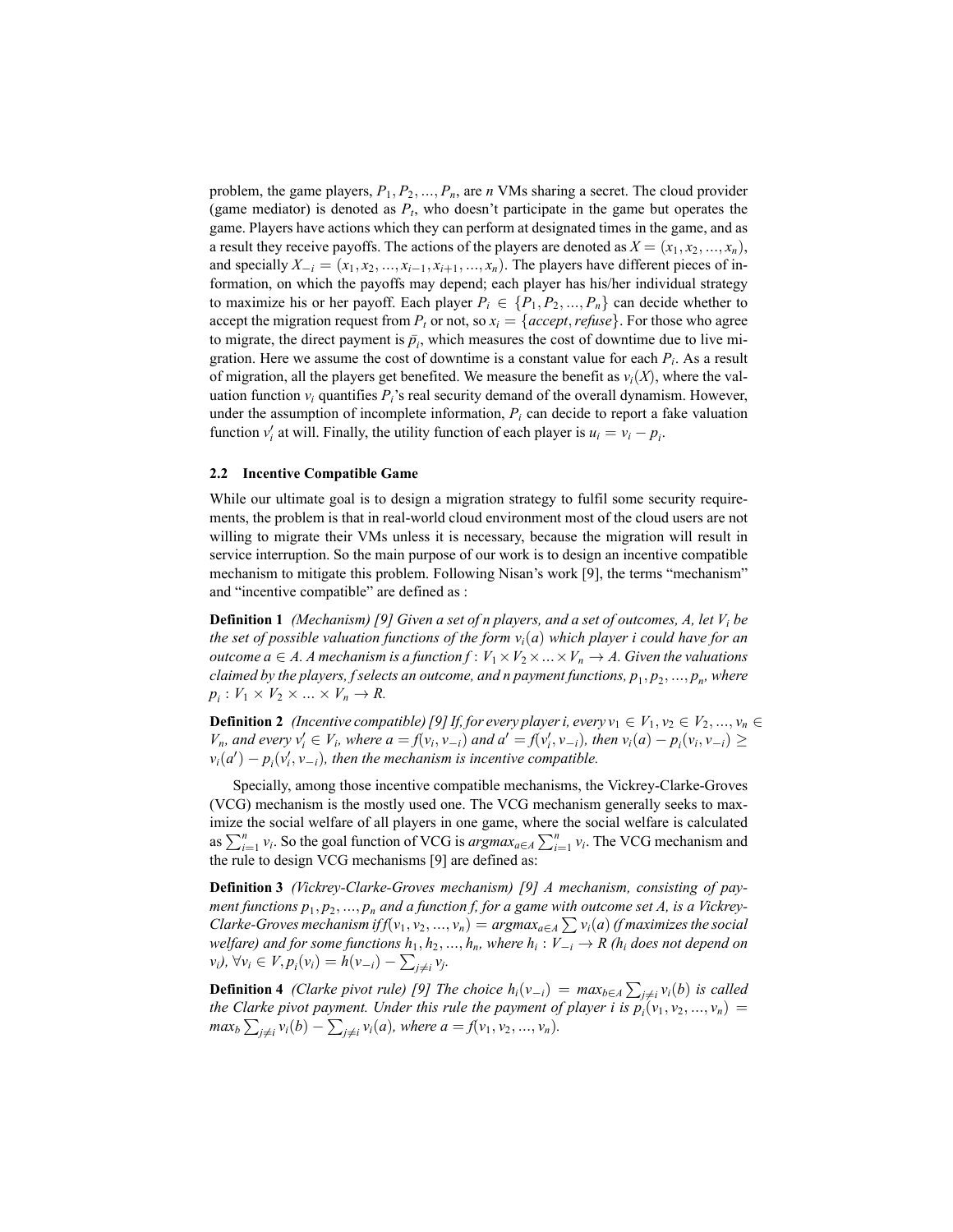# **3 VM-migration Based Moving Target Defence**

#### **3.1 The Optimal Number of Moving VMs**

At first glance, it appears that maximum dynamism can be achieved if all VMs migrate, but in this section we will disprove it and find the optimal number of moving VMs. As denoted in Section 2, each player has the unique valuation function  $v_i(X)$ , where  $X =$  $(x_1, x_2, \ldots, x_n)$  is the vector of actions of all players. Intuitively,  $v_i$  has a positive correlation with the randomness or diversity of the VM placement. Suppose there are *m* physical nodes as the available candidates, and *γ*of them are randomly chosen as the migration destination, of which the capacities (the maximum number of extra VMs one node can host using its current free space) are  $C = c_1, c_2, ..., c_\gamma$ . If *k* out of *n* VMs are randomly selected to be migrated ( $k < \sum_{i=1}^{\gamma} c_i$ ), the number of possible placements,  $N(m, \gamma, n, k, C)$  can be derived using the *Balls In Bins* analysis.

For selecting *γ* ones out of the *m* nodes, and selecting *k* ones out of the *n* VMs, the numbers of possible schemes are given respectively:

$$
S(m,\gamma) = \binom{m}{\gamma}, T(n,k) = \binom{n}{k} \tag{1}
$$

The generating function for placing *k* distinguishable VMs (balls) in *γ* distinguishable nodes (bins) is

$$
GF = \prod_{i=1}^{\gamma} \sum_{j=0}^{c_i} \frac{x^j}{j!}
$$
 (2)

where the coefficient of  $\frac{x^k}{k!}$  $\frac{x^k}{k!}$ , denoted as  $\theta(\gamma, k, C)$ , is the number of the total number of possible placements.

Specially, if  $c_1 = c_2 = ... = c_\gamma = \overline{c}$ , Equation 2 reduces to be

$$
GF = (1 + x + \frac{x^2}{2!} + \frac{x^3}{3!} + \dots + \frac{x^{\bar{c}}}{\bar{c}!})^{\gamma}
$$
 (3)

Finally, the total number possible VM-placements is

$$
N(m, \gamma, n, k, C) = S(m, \gamma)T(n, k)\theta(\gamma, k, C)
$$
\n(4)

Given the *m*,  $\gamma$ , *n* and *C*, we can use Equation 4 to find  $k_{opt}$ , which is the optimal number of moving VMs corresponding to the largest *N*. To make it tangible, an example curve illustrating the  $k - N$  relationship is shown in Figure 2. Since  $S(m, \gamma)$  does not contribute too much in the magnitude of *N*, we simply set  $\gamma = m$  (so  $S(m, \gamma) = 1$ ); for demonstration, we set the total VMs as  $n = 25$  and the capacity of each destination node as  $\bar{c} = 4$ . From the curve we can learn that:

- 1. It is not true that a larger *k* is better, which means that the intuitive strategy of migrating VMs as many as possible is incorrect.
- 2. A larger  $\gamma$ , namely more destination nodes, significantly increases the number of possible placement schemes.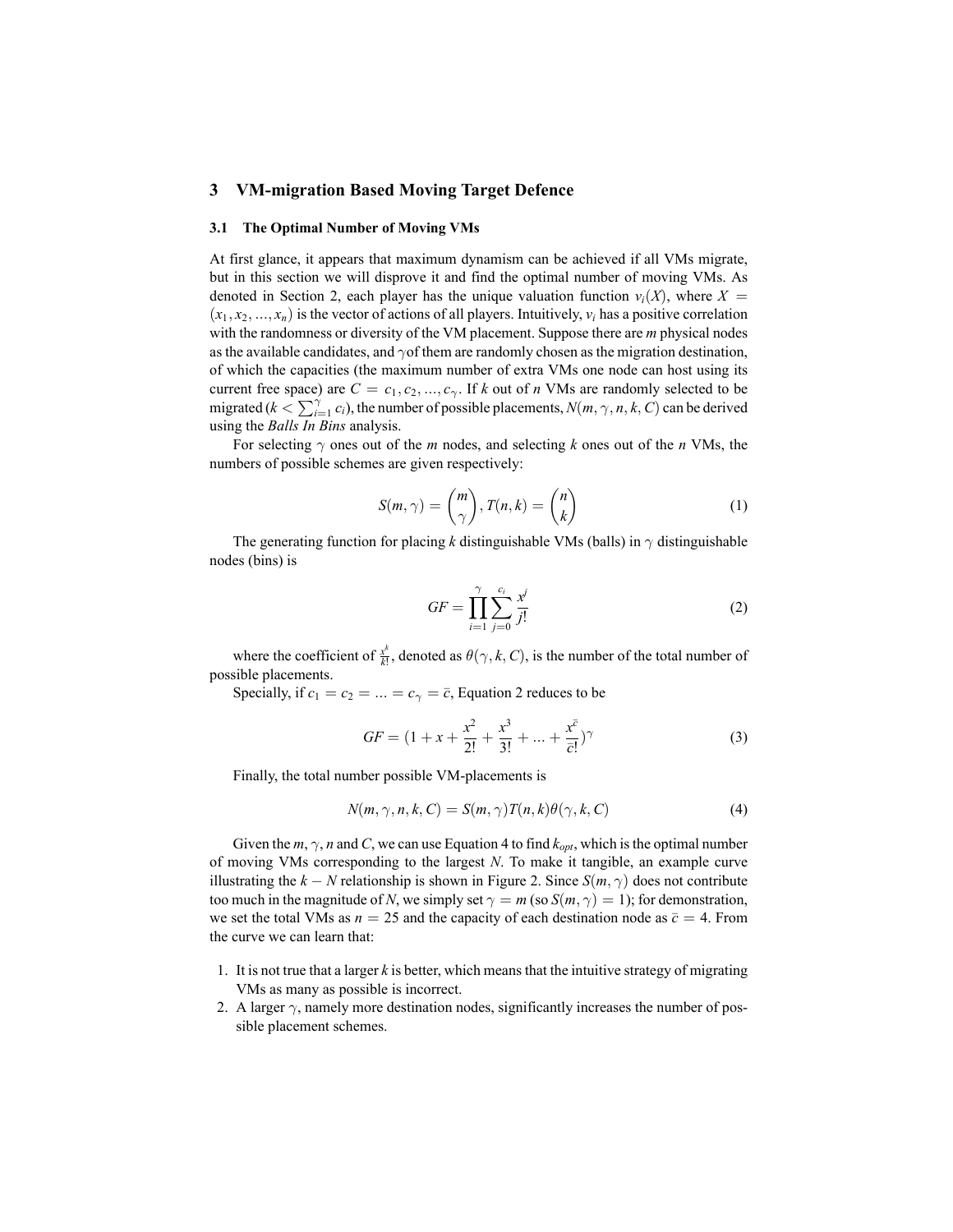

Fig. 2: The k-N relationship when  $n=25$ ,  $\bar{c}=4$ , and  $m=\gamma$  varies from 10 to 7.

3. Compared to  $\gamma$ , *N* is even more sensitive to *k*. *N* can reach the order of 10<sup>9</sup> when *k* is still in the order of  $10<sup>1</sup>$ , which implies the huge potential of VM migration as a moving target defense strategy.

On the one hand, the optimal *k* is given by

$$
k_{opt} = argmax_k N(m, \gamma, n, k, C)
$$
\n(5)

and in reality, only cloud provider controls the complete information of  $m, \gamma, n, k, C$ , so it is the cloud provider's responsibility to calculate the *kopt*.

On the other hand, if we assign 1 to *accept* and 0 to *refuse*, we have the actual number of moving VMs, *kreal*, as:

$$
k_{real} = \sum_{i=1}^{n} x_i
$$
 (6)

In economics, the valuation function should reflect the security preference of the cloud users. Since this is not the main focus of this paper, we simply model the preference as a linear function of the system diversity:

$$
v_i(X)|_{m,\gamma,n,C} = \lambda_i N(m,\gamma,n,\sum_{i=1}^n x_i,C) + \eta_i
$$
\n(7)

where  $\lambda_i$  and  $\eta_i$  are determined by the *i*th cloud user's preference.

Once the cloud provider decides the security level, and thus the value of *k*, the rest is to motivate the randomly chosen *k* VMs, denoted as *Ω*, to get migrated. To satisfy the Clarke pivot rule defined in Definition 4, we design the payment function for each  $P_i \in \Omega$  as:

$$
p_i(X) = \sum_{j \neq i} v_j(X_{-i}) - \sum_{j \neq i} v_j(X) + \bar{p}_i
$$
 (8)

where  $\bar{p}_i$  is the constant cost due to service interruption as assumed. We will further introduce the determination of  $\bar{p}_i$  in Section 3.2.

The second part of Equation 8,  $-\sum_{j\neq i} v_j(X)$ , is actually a positive reward from cloud provider to the *i*th VM. It can be any form with monetary value equalling to it, like extra CPU scheduling credit, bonus VM life, extra network bandwidth and so on, depending on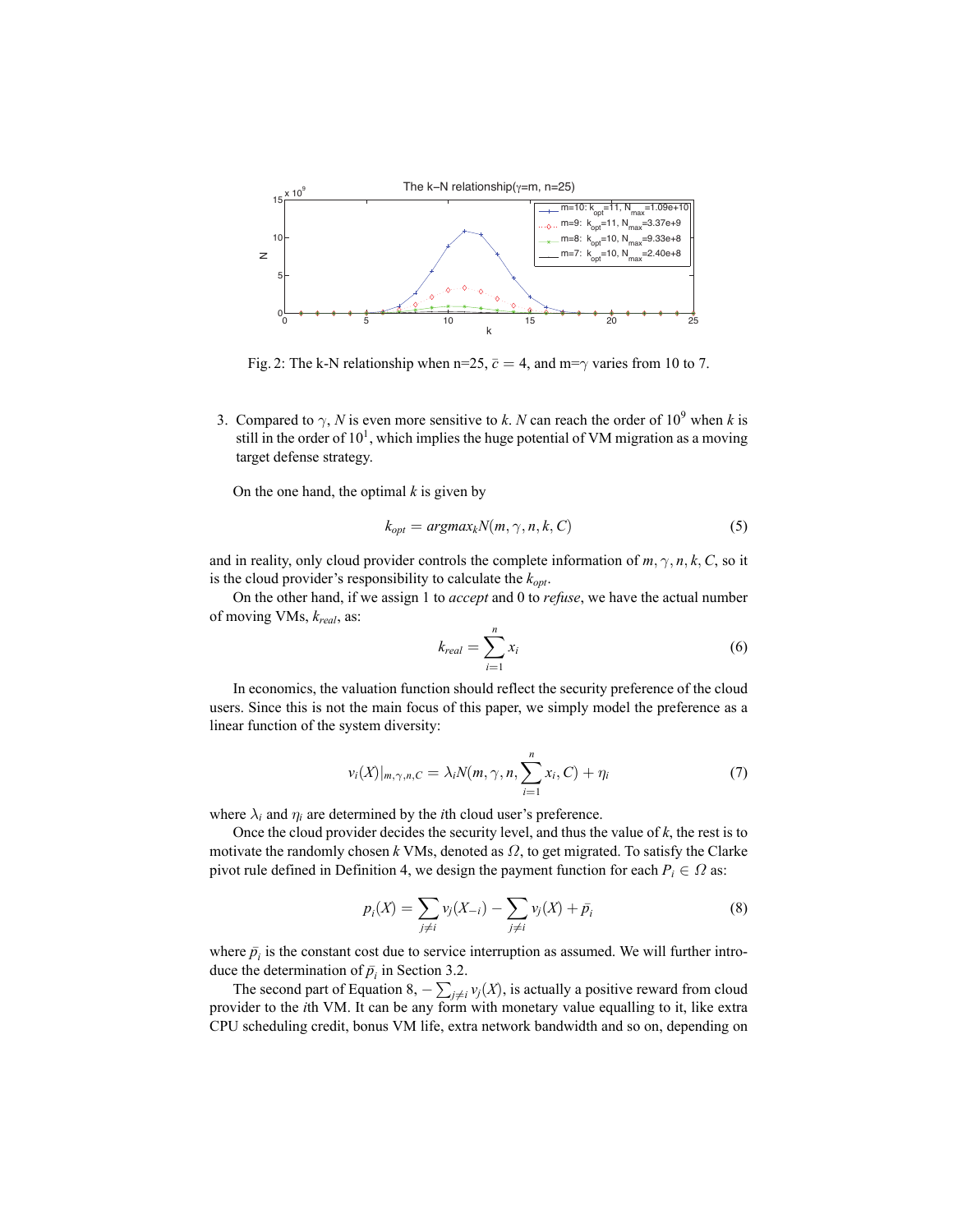the need of  $P_i$ . The first part,  $\sum_{j\neq i} v_j(X_{-i})$ , is the monetary charge of  $P_i$ . If  $P_i$  chooses *accept*,  $\bar{p}_i$  is the actual migration cost; if  $P_i$  chooses *refuse*,  $\bar{p}_i$  is in the form of monetary charge. Given that everyone else accepts migration, if  $P_i$  decides to migrate, we have  $k_{real}$  =  $k_{opt}$ ; if  $P_i$  refuses to do so,  $k_{real} = k_{opt} - 1$ .

**Theorem 1** *(The criterion for the migration decision) The mechanism with the valuation function shown in Equation 7 and the payment function shown in Equation 8 is individually rational if and only if*

$$
\sum_{i=1}^n \lambda_i(N(m,\gamma,n,k_{opt},C)-N(m,\gamma,n,k_{opt}-1,C)) > \bar{p}_i
$$

*Proof.* To prove that the mechanism is individually rational, we should show that the mechanism has a utility of at least zero for each of the players. For those selected to be migrated:

$$
u_i(X) = v_i(X) - p_i(X) = \sum_{i=1}^n v_i(X) - \sum_{j \neq i}^n v_j(X_{-i}) - \bar{p}_i
$$
  
= 
$$
\sum_{i=1}^n \lambda_i (N(m, \gamma, n, k_{opt}, C) - N(m, \gamma, n, k_{opt} - 1, C)) - \bar{p}_i
$$
 (9)

Only when the value of the above equation is larger than  $0$ ,  $P_i$  can achieve individual rationality. As a matter of fact, Theorem 1 provides a criterion for cloud provider to decide whether a migration is cost-efficient.

**Theorem 2** *(Incentive Compatibility) The mechanism with the above valuation and payment functions is incentive compatible and thus motivates the players to truthfully reveal their security preference.*

*Proof.* To get to the proof of incentive compatibility, we must show that for any given *i*,  $X_{-i}$  and the  $P_i$ 's choice  $x_i = accept$  or  $x_i = reflex$ .

$$
u_i(X = accept \cup X_{-i}) \ge u_i(X' = refuse \cup X_{-i})
$$
\n(10)

The utility of  $P_i$  for *X* is given by

$$
u_i(X) = v_i(X) - p_i(X) = \sum_{i=1}^n v_i(X) - \sum_{j \neq i}^n v_j(X_{-i}) - \bar{p}_i
$$
\n(11)

Likewise,

$$
u_i(X') = \sum_{i=1}^n v_i(X') - \sum_{j \neq i}^n v_j(X_{-i}) - \bar{p}_i
$$
\n(12)

So we have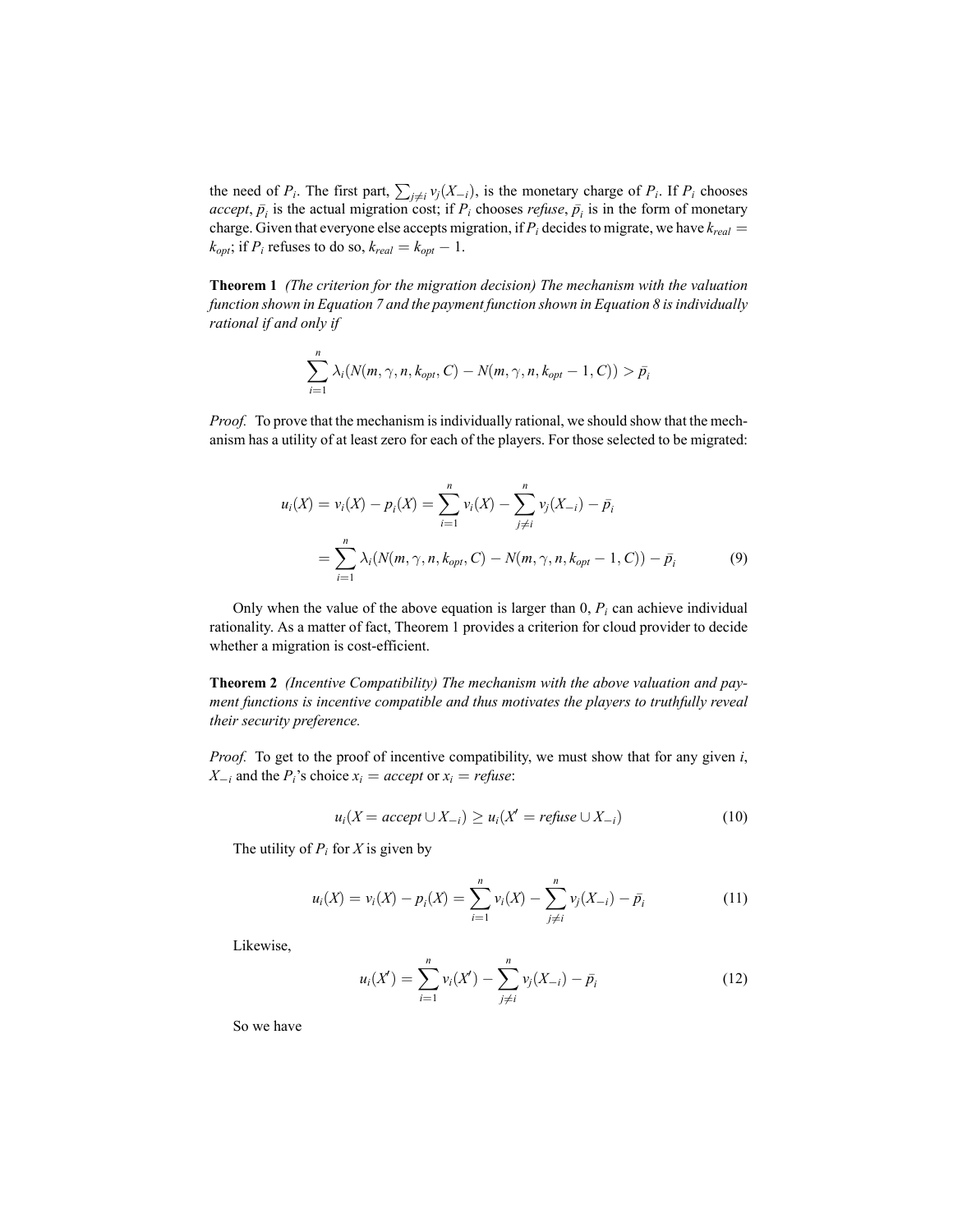$$
u_i(X) - u_i(X') = \sum_{i=1}^n v_i(X) - \sum_{i=1}^n v_i(X')
$$
  
= 
$$
\sum_{i=1}^n \lambda_i (N(m, \gamma, n, k_{opt}, C) - N(m, \gamma, n, k_{opt} - 1, C))
$$
 (13)

According to Equation 5, the value of Equation 13 is always non-negative. Therefore, the mechanism is incentive compatible.

## **3.2 The Constant Cost of Migration**



(a) Impact on CPU execution time of a certain task due to migration. As illustrated in the graph, the execution downtime is around 360ms.



(b) Migration impact on response delay of web server. As illustrated in the graph, the web service downtime due to migration is 967ms.

Fig. 3: The influence of migration to VM computation and web service.

In Equation 8 we introduced the  $\bar{p}_i$ , which is the constant cost of service interruption each time  $P_i$  is migrated. According to [8],  $\bar{p}_i$  is determined by the initial memory size of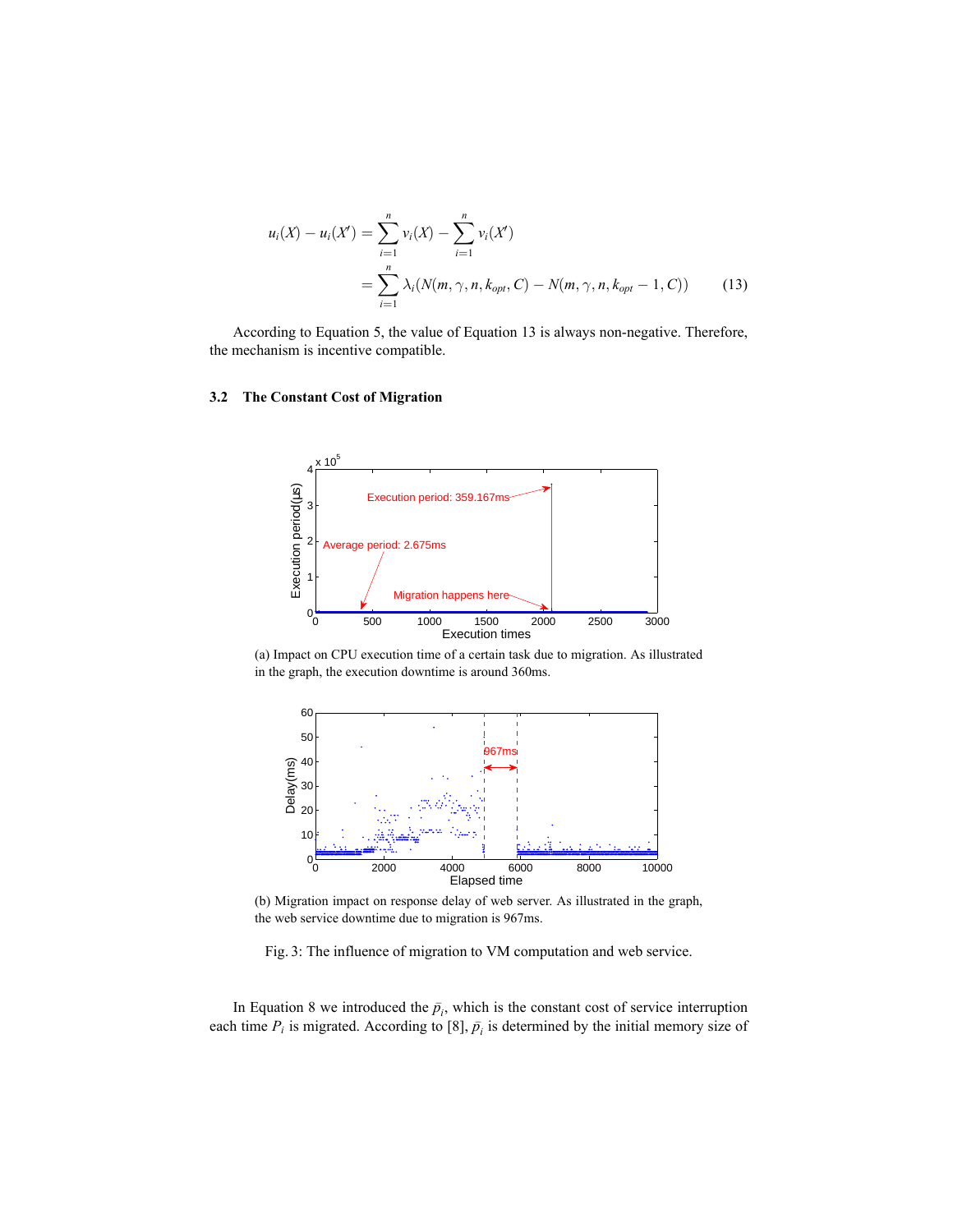a VM and the applications' memory access pattern. For demonstration, we illustrate the downtime due to migration in Figure 3. The platform specifications are listed in Table 1, and the VM that we migrate is of 1 vcpu, 1 GB memory and 4 GB disk. To test the influence to the cpu execution, we keep the VM executing " $for(i=0; i<999999; i++)$ ; gettimeofday(&time,NULL);" and recording the execution period. As shown in 3a, the migration will bring in an execution delay of around 350ms. To test the influence to the network service, we keep measuring the VM's response delay of GET requests. As shown in 3b, there will be a 967ms downtime to the web server.  $P_t$  and each  $P_i$  can estimate the  $\bar{p}_i$  respectively, according to the service downtime.

Table 1: Platform specifications of migration downtime experiment.

| Hardware (source and destination nodes): VMM:                         |                                    |
|-----------------------------------------------------------------------|------------------------------------|
| CPU: Intel Xeon x5650 2.66GHz $\times$ 2                              | Xen version: 4.0.1-21326-02-0.5    |
| $\overline{RAM}$ : 8GB DDR3 1333MHz $\times$ 3                        | Dom0: openSUSE $11.3 \times 86$ 64 |
| Ethernet: Broadcom NetXtreme II BCM5709 Dom0 kernel: 2.6.34.7-0.7-xen |                                    |

#### **3.3 Defense Timeline**

Although the migration can confuse the attackers and force them to restart the attack procedures, with time going by the attackers can still figure out the new VM placement as well. To solve the problem, we have to keep migrating the VMs, and how to determine the optimal time interval becomes a new problem. Following the model in [5], the State Transition Diagram (STG) of attacks is shown in Figure 4a. More specifically, the attackers have to firstly probe the placement of the VMs, for example, by continually creating and stopping their probing VMs and testing the colocation with target VMs; then, it takes some time to construct the attacks; and there is still a period before the attackers successfully gathering all the information. Any distortion of the VM placement, for example, by migrating any of the VMs to other places, will reset the attack to the initial state.

As shown in Figure 4b, suppose the total time needed for a successful attack is  $t_1$ , the time interval between any two migrations  $t_2$  should satisfy  $t_2 < t_1$ , which offers the cloud provider the criterion to determine migration intervals. If  $t_2 \geq t_1$ , there is a highly chance for the attackers to fully extract the secret. In reality the constructing time and the launching time of the attacks could be treated as constants, while the probing time has a linear relationship with the *N*, which explodes with the increasing of  $\gamma$  as shown in Figure 5d.

#### **4 Evaluation**

#### **4.1 Security**

We can never guarantee that our defense strategy or algorithm is agnostic to the adversaries. So when we design a moving target defense scheme, we must ensure that the adversaries are impossible or difficult to recover our actual internal infrastructures even if the strategy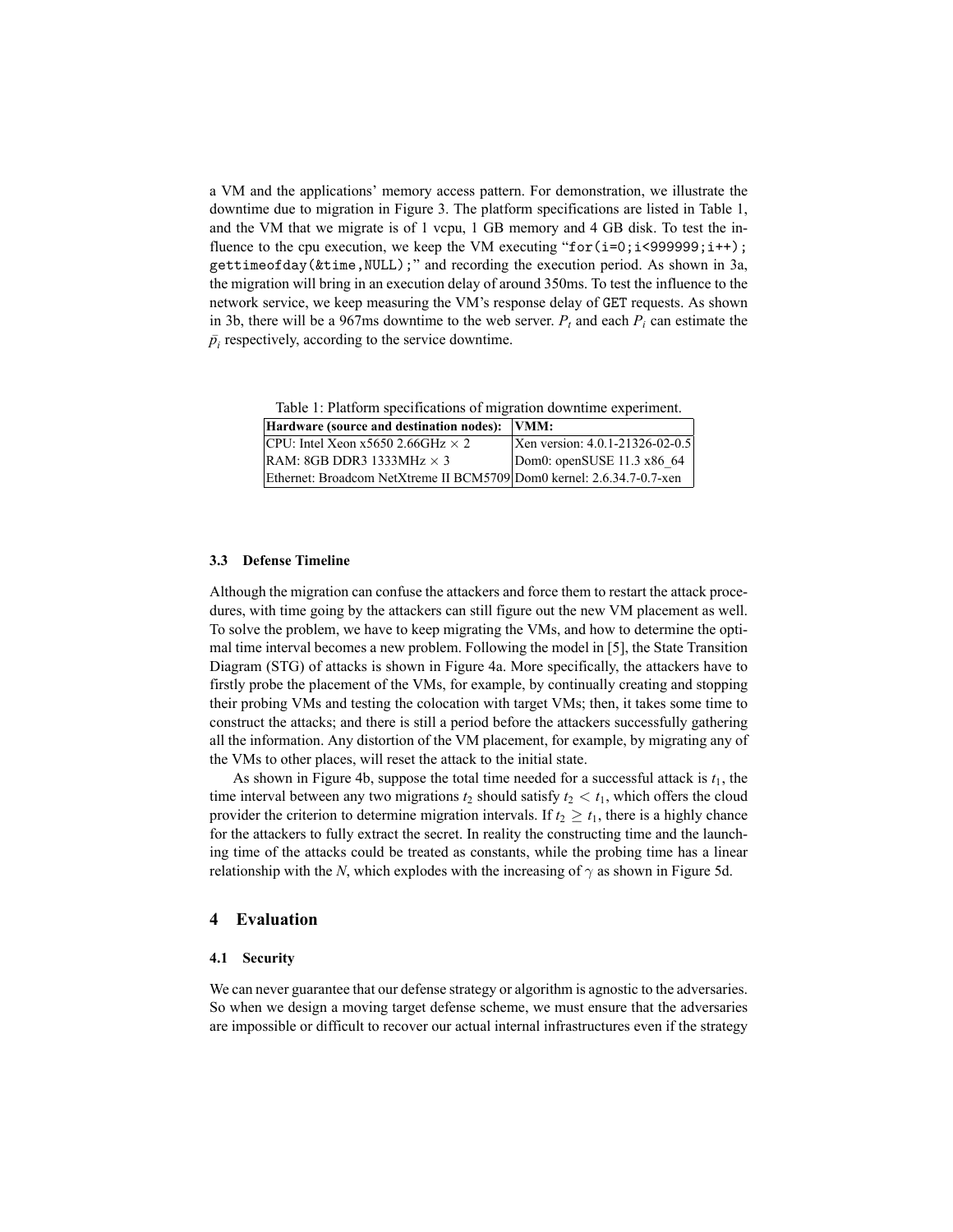

(a) The State Transition Diagram (STG) of attacks.



(b) Attack and defense lifetime.

Fig. 4: The timeline of attacks and moving target defense (VM migration).

is not secret. In the mechanism designed here, we assume that the forms of the valuation function and the deliberate payment function are known to the public. However, in reality the individual security preference is kept as a privacy of each cloud user, thus the adversaries have no way to get  $\lambda_i$  and  $\eta_i$ . Even if some of these parameter-pairs are exposed, as long as the adversaries cannot obtain the information of all the VMs in the cloud, our strategy based on the overall social welfare is always secure. Furthermore, during the generation of the migration scheme,  $\gamma$  are randomly chosen and the capacity  $C = \{c_1, c_2, ..., c_n\}$  is a secret of cloud provider only, thus according to Equation 5 the final migration scheme is only known to cloud provider.

Another indicator of one moving target defense scheme's capability is the number of the total target space. As demonstrated later in Figure 5d, *N* can increase rapidly with a small increase of  $\gamma$ . With the exploding number of possible VM placements, the adversaries are extremely difficult to enumerate all the possibilities.

We note that there might be information leakage during VM migration. But since the design of migration methods is not within the scope of this paper, we prospect more secured VM migration mechanisms.

#### **4.2 Practicability**

As shown in Figure 5, compared with  $\bar{c}$ ,  $\gamma$  contributes more on the value of both  $k_{opt}$  and *N*<sub>max</sub>. Empirically,  $k_{opt} \approx \gamma$ ; theoretically, for any  $c_1, c_2, x \in \mathbb{N}$  and  $c_1 < c_2$  we have  $\frac{x^{c_1}}{c_1!}$  >  $\frac{x^{c_2}}{c_2!}$  $\frac{x^{c_2}}{c_2!}$  and  $\lim_{c \to \infty} \frac{x^c}{c!} = 0$ , so according to Equation 3,  $\gamma$  has a significantly larger influence on the value of *kopt*. Consequently, for the real-world cloud providers, it is pretty easy to determine the optimal strategy by assigning  $k_{opt} = \gamma$  without complex algorithms, which maks this approach scalable.

Another potential concern is that whether the cloud users are willing to split a secret into multiple VMs, which is the precondition of our VM migration based defense. As shown in Table 2, the small instance has a price of 1*/*4 of the price of the large one, and offers 1*/*4 of the compute units, 1*/*4*.*4 of the memory and 1*/*5*.*3 of the storage. Therefore splitting a secret from one large VM into four samll VMs won't largely increase the cost. Compare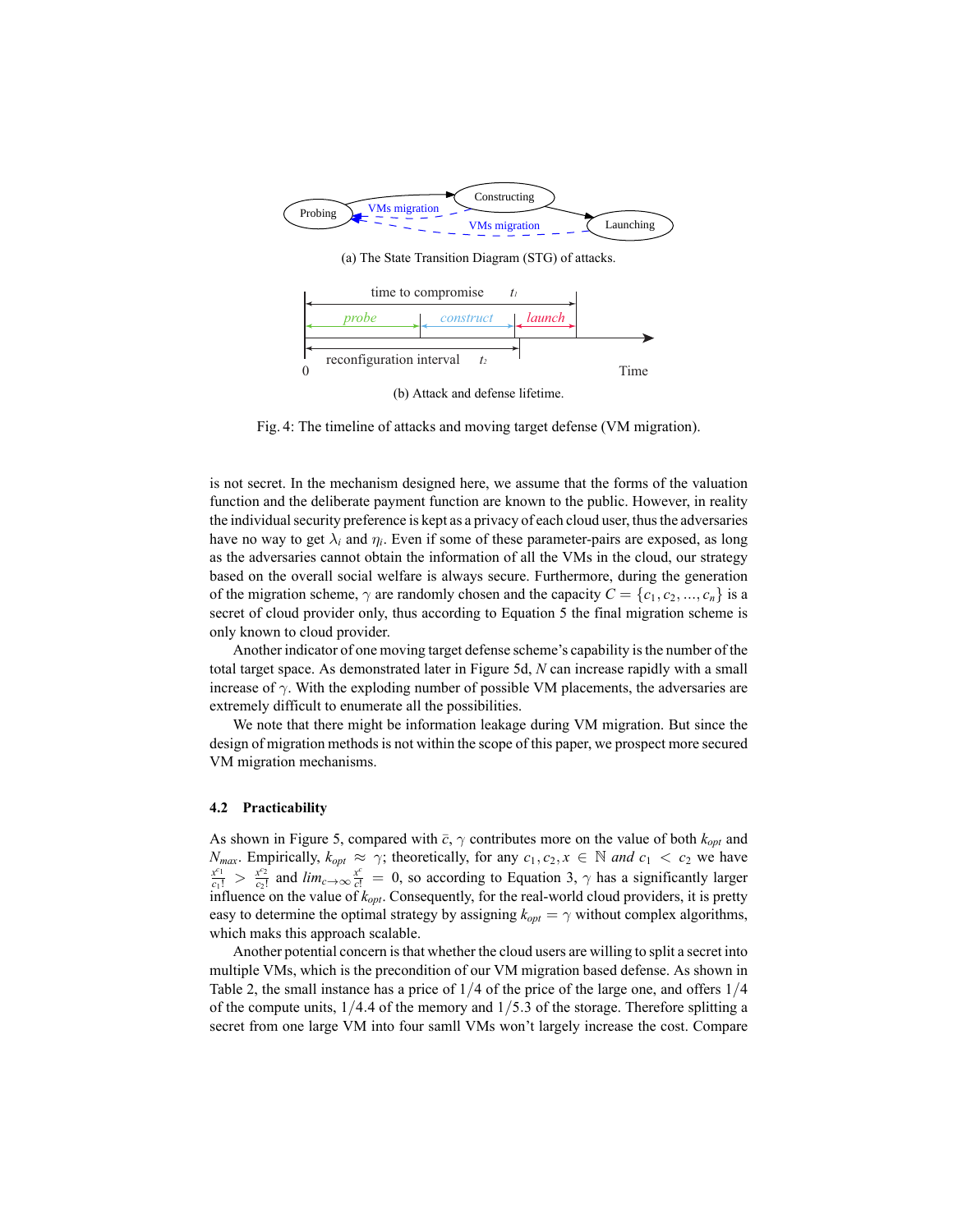with the risk of being attacked through covert channels, the cloud users will be willing to endure the cost due to transferring computation from few large VMs to numerous small VMs.



Fig. 5: The influence to  $k_{opt}$  and corresponding  $N_{max}$  by adjusting  $\bar{c}$  or  $\gamma$  in Equation 5.

Table 2: Amazon EC2 Linux/UNIX instances pricing and specifications (US East, up to January 2012) [1] .

| Instance types | Price                                              | Memory Compute Units Storage API name |                             |
|----------------|----------------------------------------------------|---------------------------------------|-----------------------------|
| Small          | $ $0.085$ per hour 1.7 GB                          |                                       | $ 160 \text{ GB} $ m1.small |
| Large          | $\frac{1}{2}$ \$0.34 per hour $\frac{1}{2}$ 7.5 GB |                                       | $ 850 \text{ GB} $ m1.large |

## **5 Discussion and Conclusion**

Our work can be extended in different avenues. First, only security goal is considered here for simplicity, but the valuation and payment functions can be easily adjusted to include the performance considerations. Second, so far we have only considered the non-cooperative game. Actually, there might be some connections between VMs on cloud, forming a cooperative game which is a competition between coalitions of players rather than between